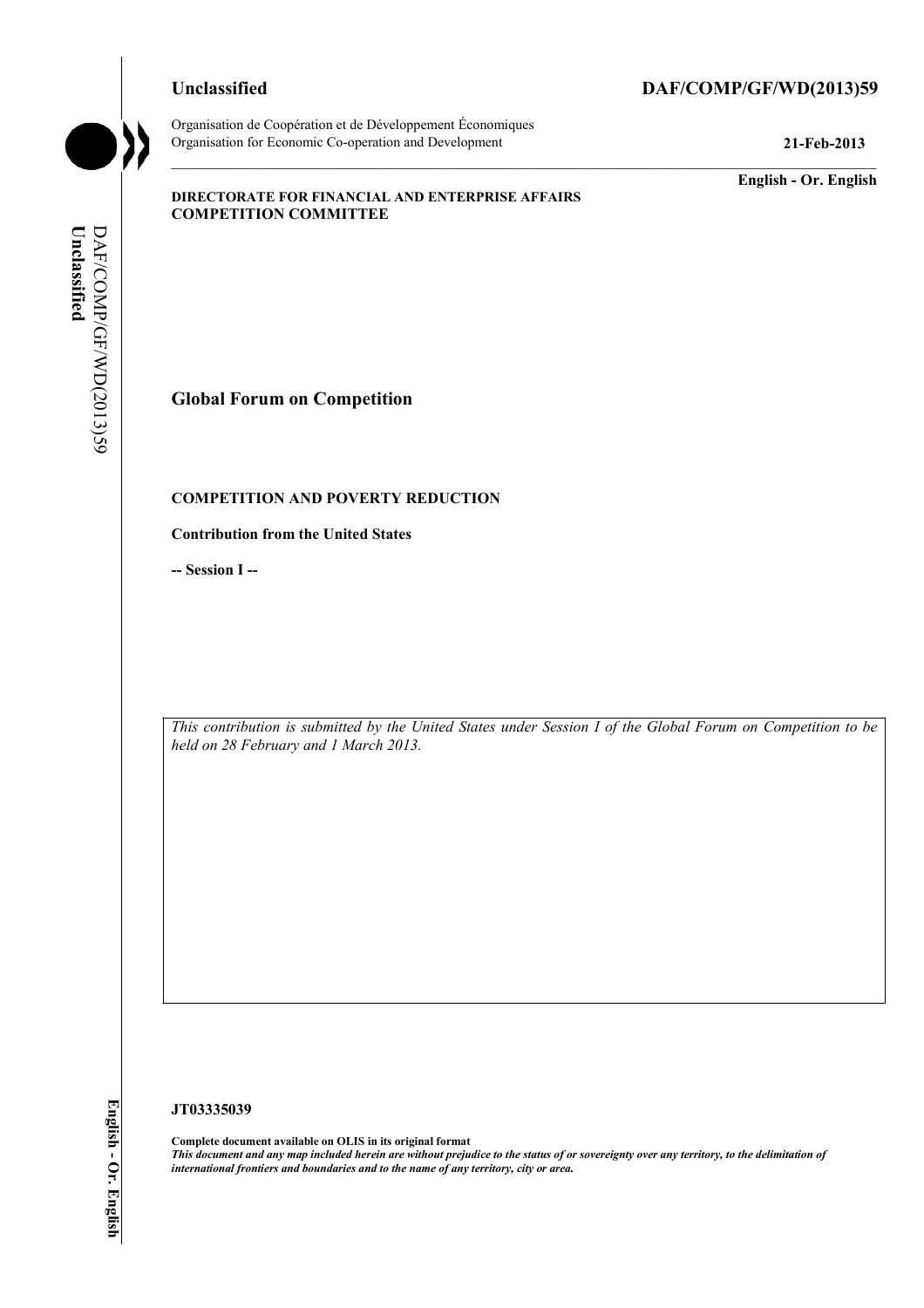$\overline{a}$ 

# **COMPETITION AND POVERTY REDUCTION**

#### **-- United States --**

 discretionary spending that can allow them to invest in improvements to their lives. By focusing on individuals, competition agencies may directly improve the lives of their countries' poorest citizens. 1. Competition law and policy can help ameliorate some of the effects of poverty. When competition leads to lower prices for the basic necessities of life, the greatest benefits may accrue to the least well off, as their access to necessities improves and, potentially, resources are freed up for anticompetitive conduct that increases costs of items essential to consumers, including disadvantaged Further, by addressing governmentally-imposed measures that unnecessarily impede competition, competition advocacy can help allow the potential of free markets to benefit consumers, including the poor.

2. This submission will review the intersection of competition law and policy and poverty reduction, briefly identify the potential for competition to benefit the poor, along with other persons, and then focus on the experience of the United States, emphasizing the activities of the U.S. antitrust agencies, the Federal Trade Commission (FTC) and the Antitrust Division of the Department of Justice (DOJ) (the Agencies).

## **1. Competition's Effect on Markets for Essential Items, in Principle**

3. Competition has the potential not only to improve the lot of impoverished economies as a whole, but also to improve the lives of individual consumers. Economies with competitive domestic markets tend to have higher levels and rates of growth in *per capita* income.<sup>1</sup> Competition in the domestic market, regardless of its origin, begets efficient, productive firms that are better able to compete on global markets, which in turn increases economic growth and standards of living. This relationship is demonstrated by a 12-year study by the McKinsey Global Institute that sought to determine why some nations remain wealthy, while others remain poor even after years of international aid. In his book presenting the results of the study, William Lewis explained that, "economic progress depends on increasing productivity, which depends on undistorted competition. When government policies limit competition . . . more efficient companies can't replace less efficient ones. Economic growth slows and nations remain poor."<sup>2</sup> Similarly, the World Development Report 2000-01 states that "markets work for the poor because poor people rely on formal and informal markets to sell their labor and products, to finance investment, and to insure against risks. Well-functioning markets are important in generating growth and expanding opportunities for poor people."<sup>3</sup> It follows that when anticompetitive practices interfere with the functioning of markets -- for

<sup>1</sup>*See* R. S. Khemani, *Competition Policy and Promotion of Investment, Economic Growth and Poverty Alleviation in Least Developed Countries,* FIAS, Occasional Paper 19, 2007, at 3; *see also* World Bank, *Global Economic Prospects and the Developing Countries*, 2003.

 $\overline{c}$ 2 W. Lewis, *The Power of Productivity: Wealth, Poverty, and the Threat to Global Stability*, 2004, at 103. *See also* D. P. Majoras, Chairman, Federal Trade Commission, *National Champions: I Don't Even Think it Sounds Good* (Mar. 27, 2006), at 3, *available at* www.ftc.gov/speeches/majoras/070326munich.pdf.

<sup>3</sup> World Bank, *World Development Report 2000/2001, Attacking Poverty*, 2001, at 6-7.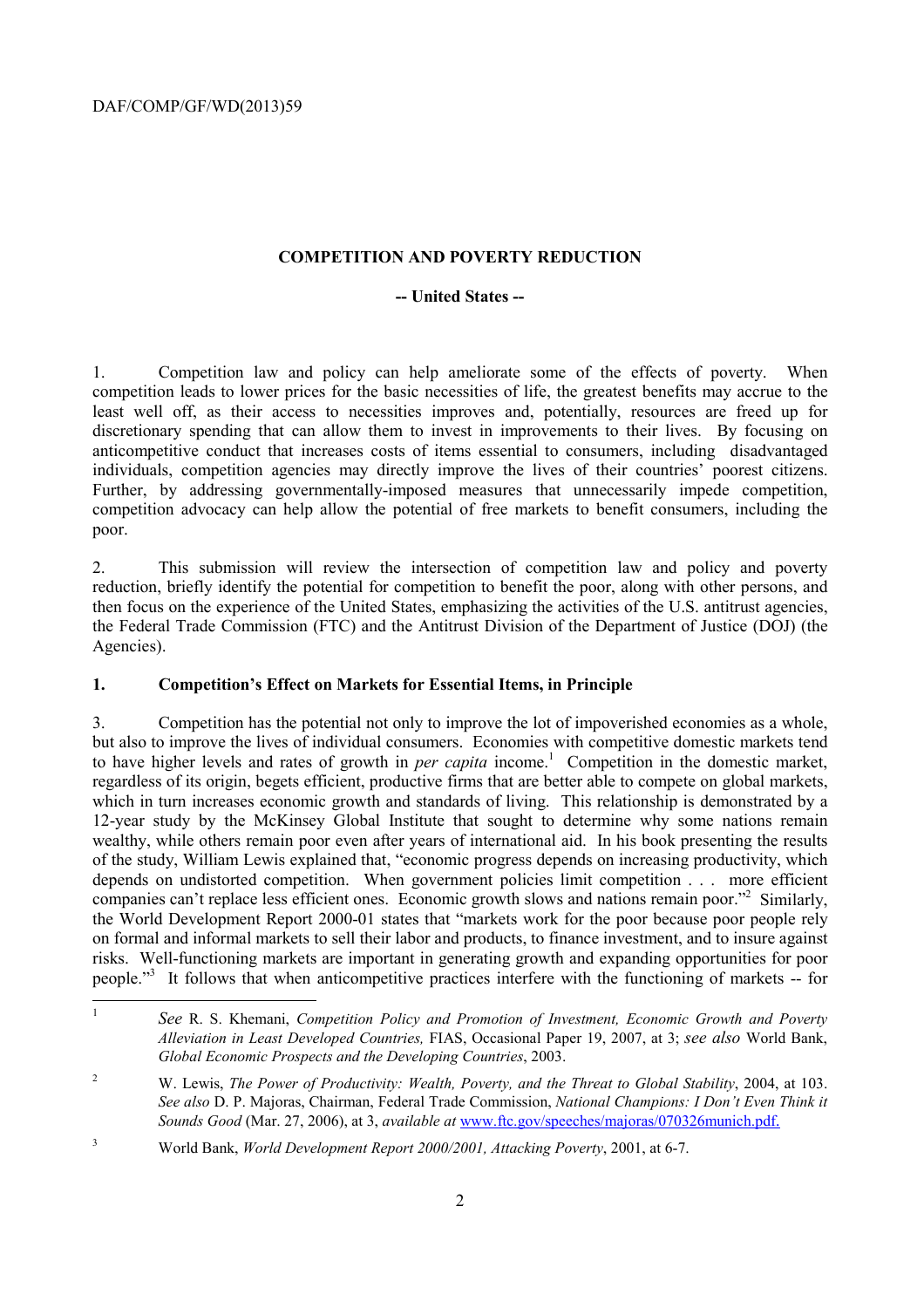example, a cartel raises the price of a farmer's fertilizer or of a family's basic foodstuffs, or exclusionary practices impede establishment of small businesses or lead to artificially high telecommunications costs --, this will have a disproportionate impact on the poor.

4. While the more affluent may be able to absorb anticompetitive overcharges by reducing discretionary spending – possibly without even recognizing that they are doing so – a poor person may have to curtail spending on basic necessities such as food or health care. Paying more for necessities means that fewer resources will be available to make longer-term investments, such as opening a small business, investing in equipment that will make a farmer more productive, or investing in education.4

quality goods and services than a competitive market would deliver.<sup>5</sup> Ill-designed regulation may also make it difficult for poor consumers to legally establish small businesses, such as farms, retail 5. Further, poorly designed government policies may unwittingly or unnecessarily impede the competitive process, and thereby impose undue, and perhaps unintended, burdens on consumers. In such a case, the poor often pay higher prices, face more limited access to goods and services, and receive lowerestablishments, and taxis that might compete with established firms. Through their competition advocacy functions, competition agencies can urge reconsideration of regulatory measures that are not serving their intended goals or are unnecessarily impeding competition.

 programs can yield large social benefits, especially for the least affluent citizens. Public procurement services that are designed in large measure to assist economically disadvantaged populations."<sup>6</sup> 6. Finally, supplier collusion in public procurement imposes costs on consumers, especially poor ones. It has been observed that "even small improvements in the performance of public procurement outlays account for just under twenty percent of GDP in the United States; in formerly planned economies, the state's share can exceed fifty percent. Many of these expenditures are for infrastructure and social

# **2. Competition's Effects on Markets for Essential Items, In Reality**

 $\overline{a}$ 

7. This section provides real-world examples of how, in practice, promoting competition can lead to lower prices, higher quality, and other benefits to the poor.

 credit repair services, mortgage, tax, and debt relief offers, and fraudulent job and business opportunity 8. In addition to competition, the FTC's consumer protection arm also addresses issues affecting the poor. For example, the FTC has shut down numerous scams that take advantage of the most financially fragile consumers through deceptive mortgage servicing practices, abusive debt collection tactics, bogus schemes.<sup>7</sup>

note 1. 4 Department for International Development Investment Climate Team, *A Competition Assessment Framework: An Operational Guide for Developing Countries*, 2007, at 29; *see also* R. S. Khemani, *supra*,

 point out that "the poor pay more or receive lower quality for such services as water, sanitation, electricity, <sup>5</sup> For example, a World Bank (2004) report states that there was improved quality and delivery of food grains at lower prices when competitive market-oriented measures were introduced in state-dominated food distribution systems. Other studies by the World Bank Group and various development organizations also and even primary school education than do residents in the formal economy." *See* R.S. Khemani, *supra,*  note 1.

<sup>6</sup> W. E. Kovacic, *Competition Policy, Consumer Protection, and Economic Disadvantage,* 25 WASH. U. J.L. & POL'Y 101, 105-106 (2007).

<sup>7</sup>*See*, *e.g.*, FTC Press Release, *FTC Sends Refunds to Consumers Allegedly Deceived by First Universal Lending Mortgage Loan Modification Scheme*, Sept. 8, 2012, *available at*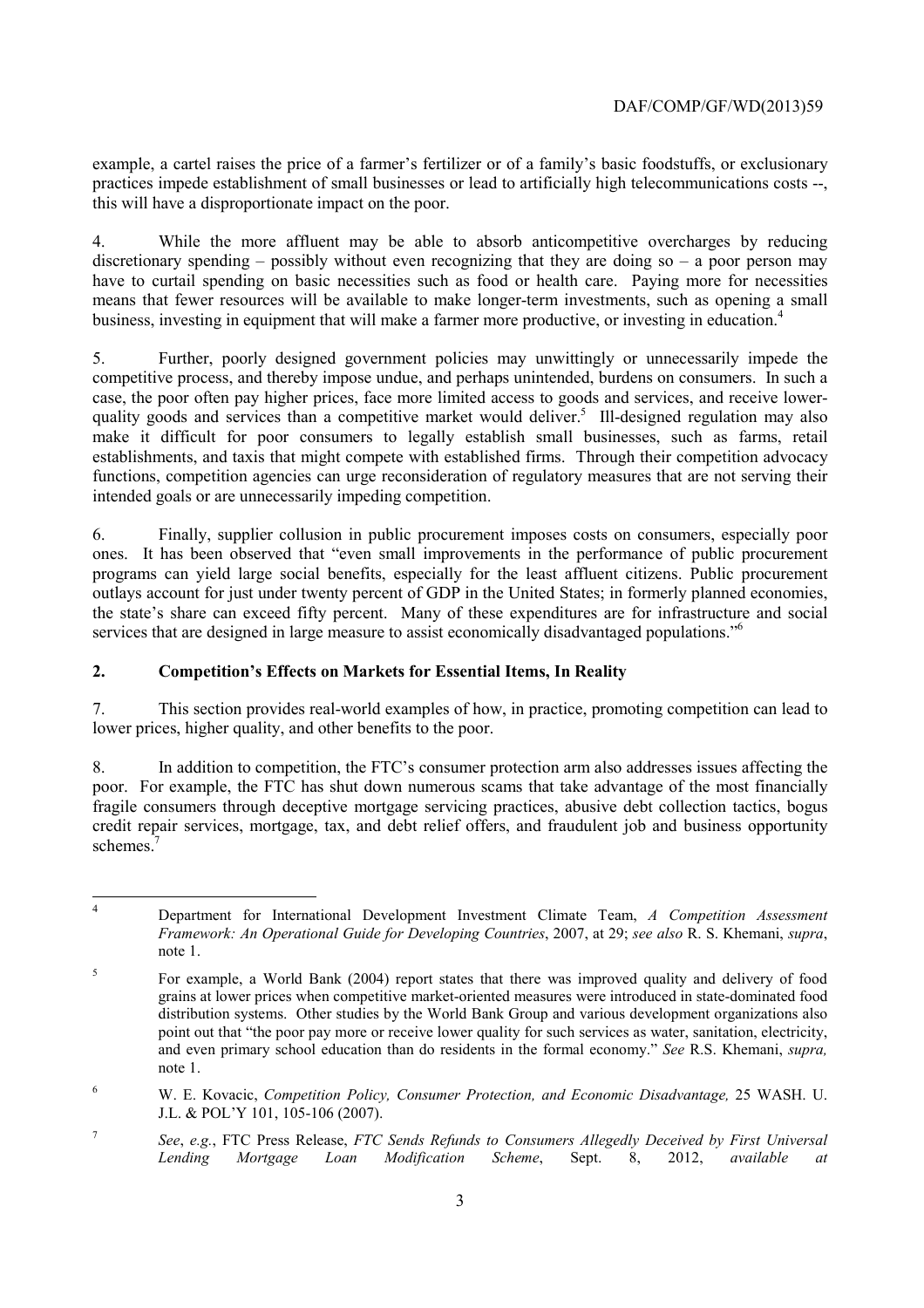# *2.1 The Experience in the United States: the Health Care Story*

 mergers or conduct, they may face restricted access to care. Moreover, to the extent that they can afford care, they may have less money available to spend on other basic necessities. 9. The Agencies have addressed competition issues throughout the economy, targeting areas in which the Agencies could provide the greatest benefit for consumers. While the Agencies have addressed competition issues that impact the poor in many sectors, notably, food, $8$  energy, $9$  telecommunications,  $10$ and banking,<sup>11</sup> this submission will focus on the Agencies' efforts to promote competition in health care markets and thereby protect consumers, including, in particular, less affluent consumers, from higher prices and lower quality service. If the poor have to pay more for health care due to anticompetitive

 premiums, various co-payment, deductible or other cost-sharing mechanisms, or reductions in the scope of 10. Health care consumes nearly 18 percent of the U.S. GDP.<sup>12</sup> Many Americans are uninsured or underinsured and must pay nonemergency health care costs out of pocket or do without certain needed care or medicines.<sup>13</sup> Even for the insured, the high cost of health care may be reflected in the cost of insurance their insurance benefits, which do not necessarily cover all essential services.<sup>14</sup> Moreover, as the U.S. public health agencies have noted, competition is important to improving health care quality and access to health care, for the publicly insured as well as private consumers.<sup>15</sup> The sector has long been a major enforcement priority of the Agencies.

http://ftc.gov/opa/2012/08/firstuniversal.shtm; FTC Press Release, *Bank of America Subsidiary Reversing or Refunding \$36 Million in Fees to Resolve FTC Allegations That it Overcharged Struggling Homeowners*, Sept. 2, 2012, *available at* www.ftc.gov/opa/2012/02/bachomeloans.shtm; FTC, *Tennessee Attorney General Permanently Halt Medical Discount Scheme*, Jul. 11, 2011, *available at*  www.ftc.gov/opa/2011/11/usbenefits.shtm; *see also* Address by Commissioner Edith Ramirez, *Last Dollar Fraud: The FTC's Response to the Foreclosure Crisis*, Women in Housing and Finance, Jan. 27, 2011, *available at* www.ftc.gov/speeches/ramirez/110127whf.pdf.

- 8 See, *e.g.*, In *the Matter of Tops Markets LLC, et al.,* FTC Docket C-4295, *available at*  www.ftc.gov/os/caselist/1010074/index.shtm.
- <sup>9</sup>*See* Section II/B.

-

- $10$ <sup>10</sup>*See*, *e.g.*, *United States v. AT&T, Inc.,* 1: 11-CV-01S60, 2011 (D.D.C., August 31, 2011), *available at*  www.justice.gov/atr/public/press\_releases/2011/274615.htm.
- $11$ <sup>11</sup>*See, e.g., In the Matter of First Niagara Bank N.A. and HSBC Bank USA N.A., available at*  www.justice.gov/atr/public/press\_releases/2011/277266.htm.
- *Competition*, Before the House Committee of Appropriations, Mar. 5, 2012, *available at* <sup>12</sup>*See* Prepared Statement of the Federal Trade Commission, *The FTC in FY2013: Protecting Consumers and*  www.ftc.gov/os/testimony/120305appropriationstestimony.pdf.
- $13$  health care more affordable and accessible, among other goals, through such means as an individual mandate and subsidies for less affluent consumers. *See* Patient Protection and Affordable Care Act, Public 13 The Patient Protection and Affordable Care Act of 2010 aims to address some of these issues and make Law 111-48, 124 Stat. 119 (2010).
- prescription drug coverage). <sup>14</sup>*See*, *e.g.*, Dep't Health and Human Serv's, ASPE Issue Brief, Essential Health Benefits: Individual Market Coverage, Dec. 16, 2011, *available at* http://aspe.hhs.gov/health/reports/2011/IndividualMarket/ib.pdf (noting, for example, that 62 percent of insured patients lack maternity coverage and 9 percent lack
- <sup>15</sup> Dep't Health and Human Serv's, Centers for Medicare & Medicaid Serv's, 42 CFR Part 425, Medicare Program; Medicare Shared Savings Program: Accountable Care Organizations, Final Rule, 76 Fed. Reg. 67802, 67809 (Nov. 2, 2011).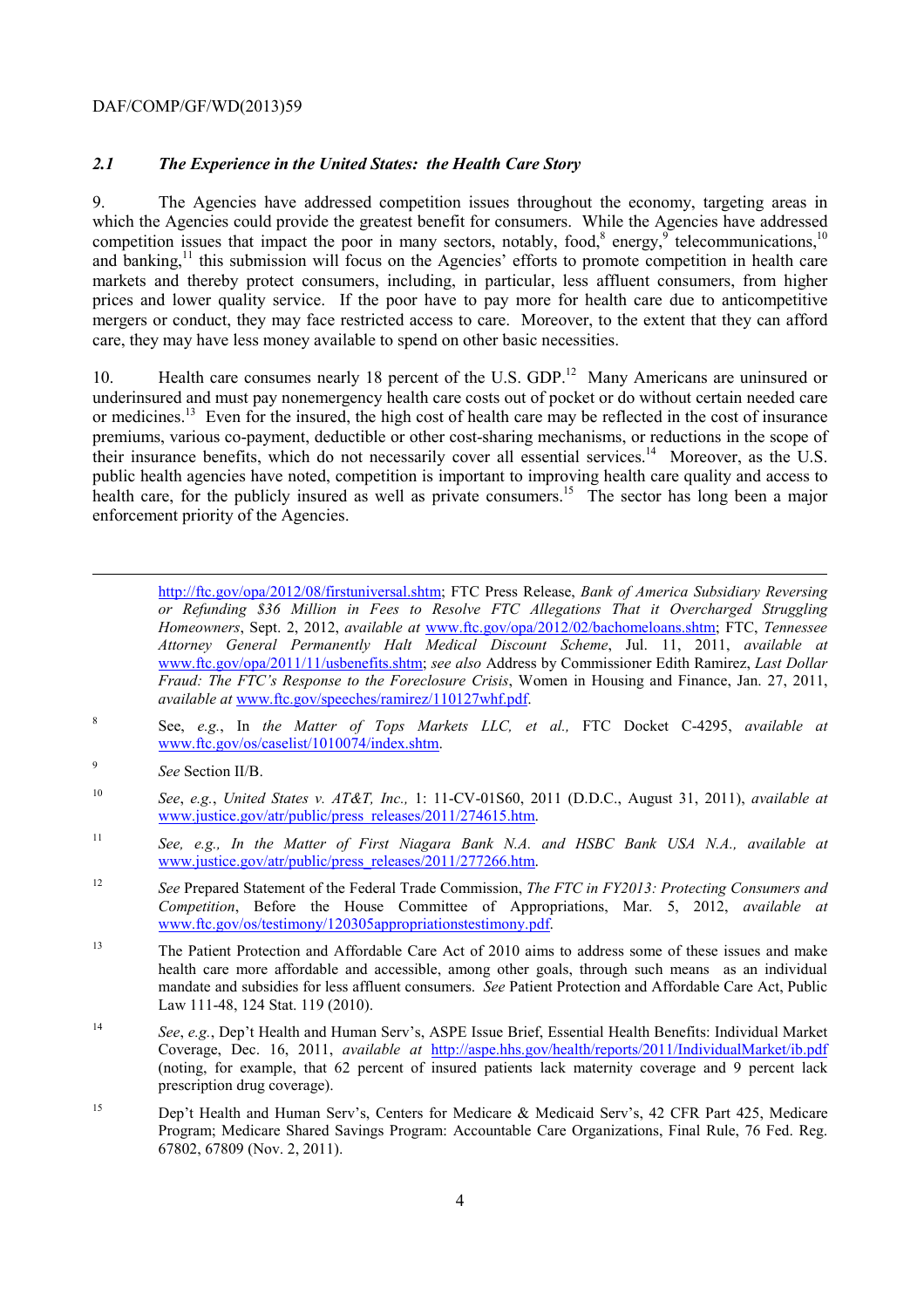# *2.1.1 Hospitals*

11. The *FTC v. ProMedica Health System* matter involved a merger of two hospitals serving Toledo, Ohio. Toledo is characterized by a declining industrial base, high unemployment, and a relatively high poverty rate. The FTC challenged the transaction out of concern that it would significantly harm consumers in the Toledo area by creating a combined hospital system with an increased ability to raise prices. This would increase the burden on both uninsured and underinsured poor people seeking elective care,<sup>16</sup> as well as on the insured working poor and near poor because the hospitals could obtain supracompetitive reimbursement rates on necessary services, such as inpatient obstetric care, from commercial health plans, and, ultimately, from their members. At the FTC's request, a court enjoined the merger, and the Commission ultimately determined that it would be anticompetitive.<sup>17</sup> ProMedica filed an appeal with the 6th Circuit Court of Appeals where the case is currently pending.

acquisitions that substantially lessen competition, state action immunity did not apply to this acquisition.<sup>19</sup> 12. In *FTC v. Phoebe Putney Health System*, the FTC challenged the attempt by Phoebe Putney, one of two hospitals in Albany, Georgia, to acquire Palmyra Park Hospital from HCA, Inc. Albany is in one of the poorest counties in the United States. Post-transaction, the combined entity would have a market share in excess of 85 percent. The FTC alleged that the transaction would enhance Phoebe Putney's ability and incentive to increase reimbursement rates charged to commercial health plans and their members, leading to higher health care costs in the area. Phoebe and Palmyra had been close rivals that competed for patients in the general acute-care hospital services market. That competition spurred each to increase the quality of its patient care; the FTC argued that this important "non-price" competition would be eliminated by the proposed transaction to the detriment of consumers in Albany.<sup>18</sup> While the court agreed with the FTC's assertion that the merger would reduce competition, the court concluded that the merger was immune from challenge because a regulatory scheme under Georgia law immunized the transaction from federal antitrust review under the state action exemption. That conclusion, which was affirmed on appeal, was ultimately overturned by the U.S. Supreme Court. The Supreme Court held that because the State of Georgia did not clearly articulate and affirmatively express a policy allowing hospital authorities to make

 DOJ reached a settlement with United Regional Health Care System, the largest hospital in its area, 13. The Agencies also prosecute other anticompetitive practices by hospitals. For example, in 2011, requiring United Regional to abandon anticompetitive contracts with insurance companies. These contracts had effectively prevented insurers from including other facilities in their networks, thereby (a) delaying or preventing expansion of services and capacity by existing rivals and entry by new competitors,

 $16$  However, even insured patients may feel effects similar to the uninsured. First, high hospital care prices may be reflected in high insurance costs, paid both directly and indirectly by individual beneficiaries. may be reflected in high insurance costs, paid both directly and indirectly by individual beneficiaries. Also, in some cases, insurance policies available to poor people may have low maximum benefits and high Under U.S. law, hospitals may generally not refuse emergency treatment to anyone, whether insured or not. deductibles, imposing direct out-of-pocket costs for health care services even for the insured.

<sup>17</sup>*In the Matter of ProMedica Health System, Inc.*, FTC Docket No. 9346, Opinion of the Commission, Jun. 25, 2012, *available at* www.ftc.gov/os/adjpro/d9346/120328promedicabrillopinion.pdf (noting that the insurers or managed care organizations "would not themselves absorb the higher rates; the higher rates would be passed on to the community-at-large.").

 *Proposed Acquisition of Palmyra Park Hospital as Anticompetitive*, Apr. 20, 2011, *available at* 18 FTC Press Release, *FTC and Georgia Attorney General Challenge Phoebe Putney Health System's* 

 www.ftc.gov/opa/2011/04/phoebeputney.shtm. 19 *FTC v. Phoebe Putney Health System, Inc.*, 568 U.S. \_\_\_\_ (2013), *available at*  http://www.ftc.gov/os/caselist/1110067/130219phoebeopinion.pdf.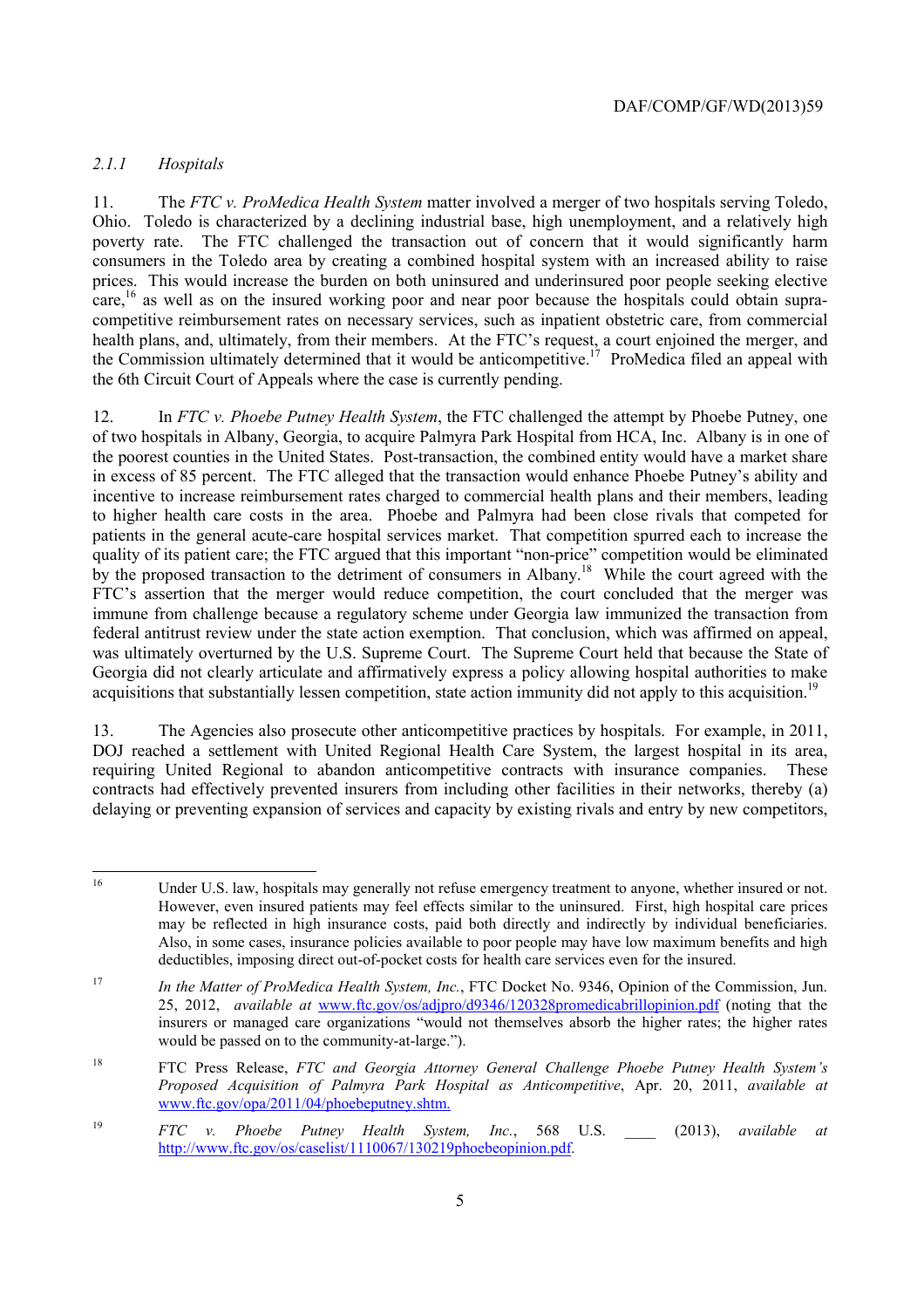competition between United Regional and its competitors, among other anticompetitive effects.<sup>20</sup> likely leading to higher health care costs and higher insurance premiums and (b) reducing quality

14. A common argument raised in hospital matters is that hospitals that are freed from competitive pressures are able to offer more charity care to poor consumers because insured patients, particularly managed care and privately insured patients, cross-subsidize a hospital's charity care.<sup>21</sup> The FTC's Bureau of Economics analyzed the argument that increased competition in the health care sector inhibits a provider's ability to offer charity care, and concluded that there is little relationship between the absence of competition and the provision of charity care.<sup>22</sup> To the extent that there is a relationship, the study found, in fact, that increased concentration is associated with reduced charity care and that reduced competition may lead to higher prices for uninsured patients.<sup>23</sup> The study noted "the lack of any statistically significant evidence for the cross-subsidization hypothesis. The data provides no statistically significant evidence that increased competition leads to reductions in charity care. The claim that hospitals will use market power to increase services to the poor is largely unsupported."<sup>24</sup>

# *2.1.2 Health Insurance*

15. DOJ vigilantly polices anticompetitive practices in the health-insurance sector. These practices can inflate the price of health insurance, making it more difficult for less affluent consumers to afford appropriate health insurance.

 Health Services, Inc., an insurer operating in Montana, and Blue Cross Blue Shield of Montana that likely 16. In recent years, DOJ has challenged a variety of anticompetitive conduct by health insurers. For example, DOJ has a pending lawsuit challenging Blue Cross Blue Shield of Michigan's use of mostfavored-nation clauses—including clauses requiring hospitals to charge other insurers more than it charges Blue Cross—in contracts with hospitals. These clauses, DOJ alleges, have prevented entry and expansion in health-insurance markets in Michigan, likely increasing prices for health insurance and hospital services.<sup>25</sup> Similarly, in November 2011, DOJ challenged an agreement between the owners of New West would have caused New West to exit the market. A settlement required the divestiture of New West's commercial health-insurance business to a third party, thereby preserving New West as a competitive factor and likely preventing an increase in prices and a decrease in quality.26 Additionally, in 2010, Blue Cross Blue Shield of Michigan and Physicians Health Plan of Mid-Michigan abandoned their proposed merger after DOJ announced its intention to challenge the transaction. DOJ determined that the merger would have engendered higher prices, fewer choices, and a reduction in the quality of health-insurance plans purchased by residents and employers in the Lansing, Michigan, area. Additionally, the merged firm

 $\overline{a}$ 

<sup>20</sup> Competitive Impact Statement at 4, *United States v. United Reg'l Health Care Sys.*, No. 11-cv-00030 (N.D. Tex. Feb. 25, 2011), *available at* www.justice.gov/atr/cases/f267600/267653.pdf.

<sup>21</sup>*See* B.C. Vladeck, *Paying for Hospitals' Community Service*, Health Affairs, v25, Jan./Feb. 2006, at pp. 34-43.

<sup>22</sup> C. Garmon, Bureau of Economics, Federal Trade Commission, *Hospital Competition and Charity Care*  Working Paper No. 285 October 2006, at 15, *available at* www.ftc.gov/be/workpapers/wp285.pdf.

 $23$ *Id.*, at 17-18.

<sup>24</sup>*Id*., at 18.

<sup>25</sup> 25 Complaint ¶¶ 1-6, *United States v. Blue Cross Blue Shield of Mich.*, No. 10-cv-15155 (Oct. 10, 2010), *available at* www.justice.gov/atr/cases/f263200/263235.htm.

<sup>26</sup> Competitive Impact Statement at 2-5, *United States v. Blue Cross & Blue Shield of Mont.*, No. 11-cv-00123 (Nov. 8, 2011), *available at* www.justice.gov/atr/cases/f277100/277173.pdf.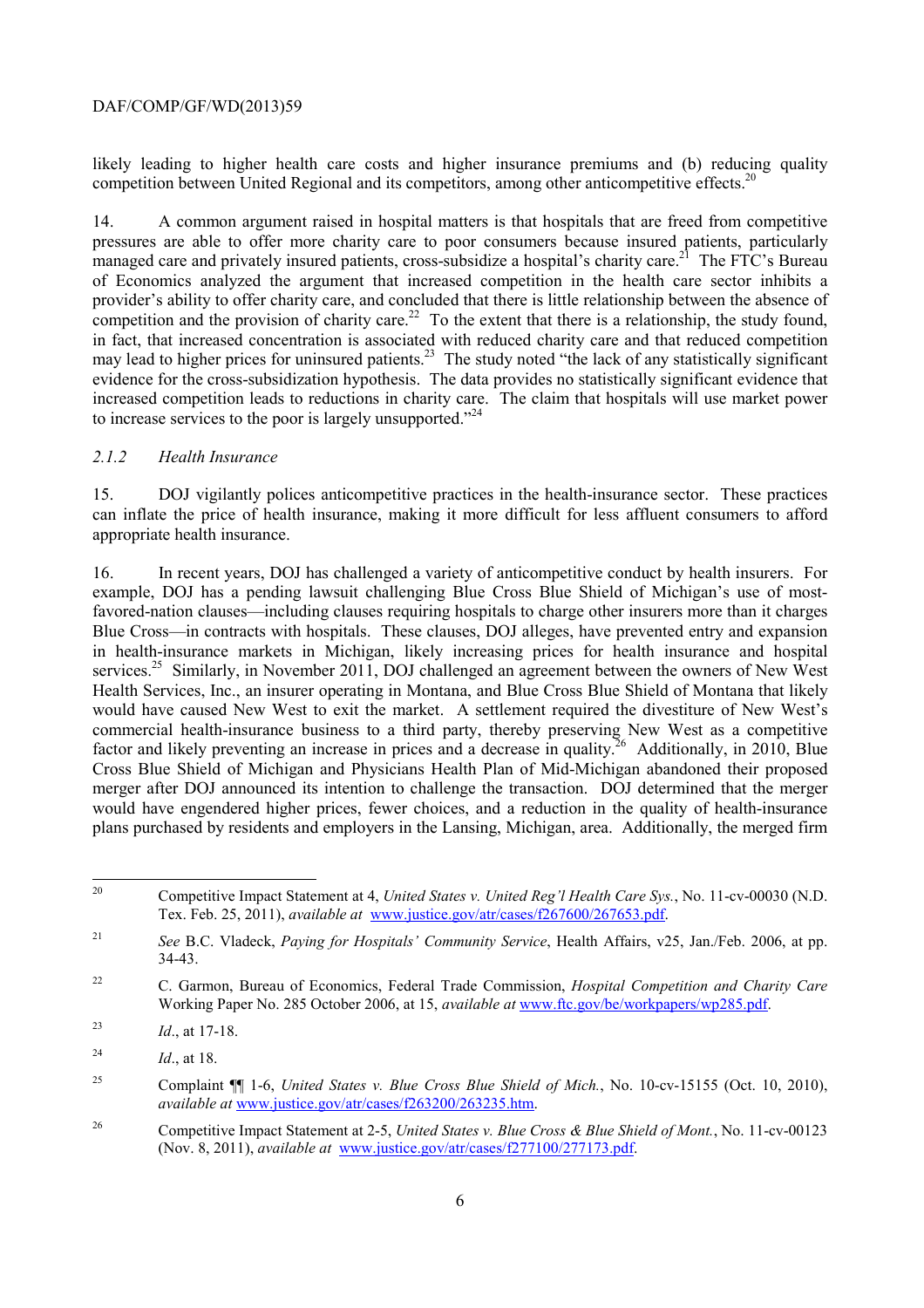would have had the ability to control physician reimbursement rates in a manner that could have harmed the quality of health care delivered to consumers. $27$ 

substantially lessened competition in the provision of Medicaid managed-care plans in Northern Virginia.<sup>28</sup> 17. DOJ's activities have extended to public health-insurance programs, namely, Medicareand and Medicaid. For example, in 2012, the Division determined that WellPoint Inc.'s proposed acquisition of Amerigroup would have resulted in a merger to monopoly in Medicaid managed care in certain areas. The divestiture of Amerigroup's Virginia operations addressed DOJ's concern that the transaction would have Similarly, in March 2012, DOJ reached a settlement requiring significant divestitures before Humana, Inc. proceeded with its acquisition of Arcadian Management Services, Inc. Specifically, the settlement required the divestiture of Medicare Advantage plans in 51 counties and parishes in 5 states. Without the divestitures, the transactions likely would have resulted in higher premiums and reduced benefits and services.<sup>29</sup> In short, antitrust enforcement has helped ensure that these public programs are able to harness the forces of competitive markets to the benefit of their participants.

## *2.1.3 Pharmaceutical Prices*

 $\overline{a}$ 

 18. Another good example of where competition policy can impact a market for essential goods is in the area of so-called "pay-for-delay" patent settlement cases. The FTC has challenged agreements between generic and patented drug manufacturers through which patented drug manufacturers settle patent infringement litigation by paying generic manufacturers to stay out of the market. These agreements effectively block all other generic drug competition for a growing number of branded drugs. According to an FTC study, pay-for-delay agreements cost consumers and taxpayers \$3.5 billion in higher drug costs every year.<sup>30</sup> The FTC has challenged a number of these agreements in court;<sup>31</sup> the results in these cases have been mixed,<sup>32</sup> and the U.S. Supreme Court is considering one of the matters, which may result in a

<sup>27</sup> Press Release, Antitrust Div., U.S. Dep't of Justice, Blue Cross Blue Shield of Michigan & Physicians Health Plan of Mid-Michigan Abandon Merger Plans (Mar. 8, 2010), *available at*  www.justice.gov/atr/public/press\_releases/2010/256259.htm.

<sup>28</sup> Press Release, Antitrust Div., U.S. Dep't of Justice, Amerigroup Corp.'s Divestiture of its Virginia Operations Addresses Department of Justice's Concerns with Wellpoint Inc.'s Proposed Acquisition of Amerigroup (Nov. 28, 2012), *available at* www.justice.gov/atr/public/press\_releases/2012/289428.htm.

<sup>29</sup> Competitive Impact Statement at 1, *United States v. Humana Inc.*, No. 12-cv-00464 (Mar. 27, 2012), *available at* www.justice.gov/atr/public/press\_releases/2012/289428.htm.

<sup>30</sup> Anticompetitive Conduct, Protect Consumers' Wallets, and Help Pay for Health Care Reform (The \$35 <sup>30</sup>*See* Jon Leibowitz, Pay-for-Delay Settlements in the Pharmaceutical Industry: How Congress Can Stop Billion Solution), Speech at Center For American Progress, Jun. 23, 2009, at 12, *available at* http://ftc.gov/speeches/leibowitz/090623payfordelayspeech.pdf.

 *Corp*., Docket No. 9297, Opinion of the Commission (Dec. 18, 2003), *available at* <sup>31</sup> See, e.g., In the Matter of Schering-Plough Corp., Upsher-Smith Labs., and American Home Products www.ftc.gov/os/adjpro/d9297/031218commissionopinion.pdf, *vacated*, 402 F.3d 1056 (11 Cir. 2005), *cert. denied,* 126 S. Ct. 2929 (2006); *In re Cardizem CD Antitrust Litig.*, 332 F.3d 896, 908 (6th Cir. 2003); *Bristol-Myers Squibb Co.*, No. C-4076 (April 18, 2003), *available at*  www.ftc.gov/os/2003/04/bristolmyerssquibbdo.pdf; *Abbott Laboratories*, No. C-3945 (May 22, 2000) (consent order), *available at* www.ftc.gov/os/2000/03/abbott.do.htm; *Hoechst Marion Roussel, Inc.*, No. 9293 (May 8, 2001) (consent order), *available at* www.ftc.gov/os/2001/05/hoechstdo.pdf.

 $32$  *Tamoxifen Citrate Antitrust Litig.*, 429 F.3d 370 (2d Cir. 2005). 7 <sup>32</sup>*Compare*, *e.g.*, *In re K-Dur Antitrust Litig.*, 2012 WL 2877662 (3d Cir. July 16, 2012), *with In re*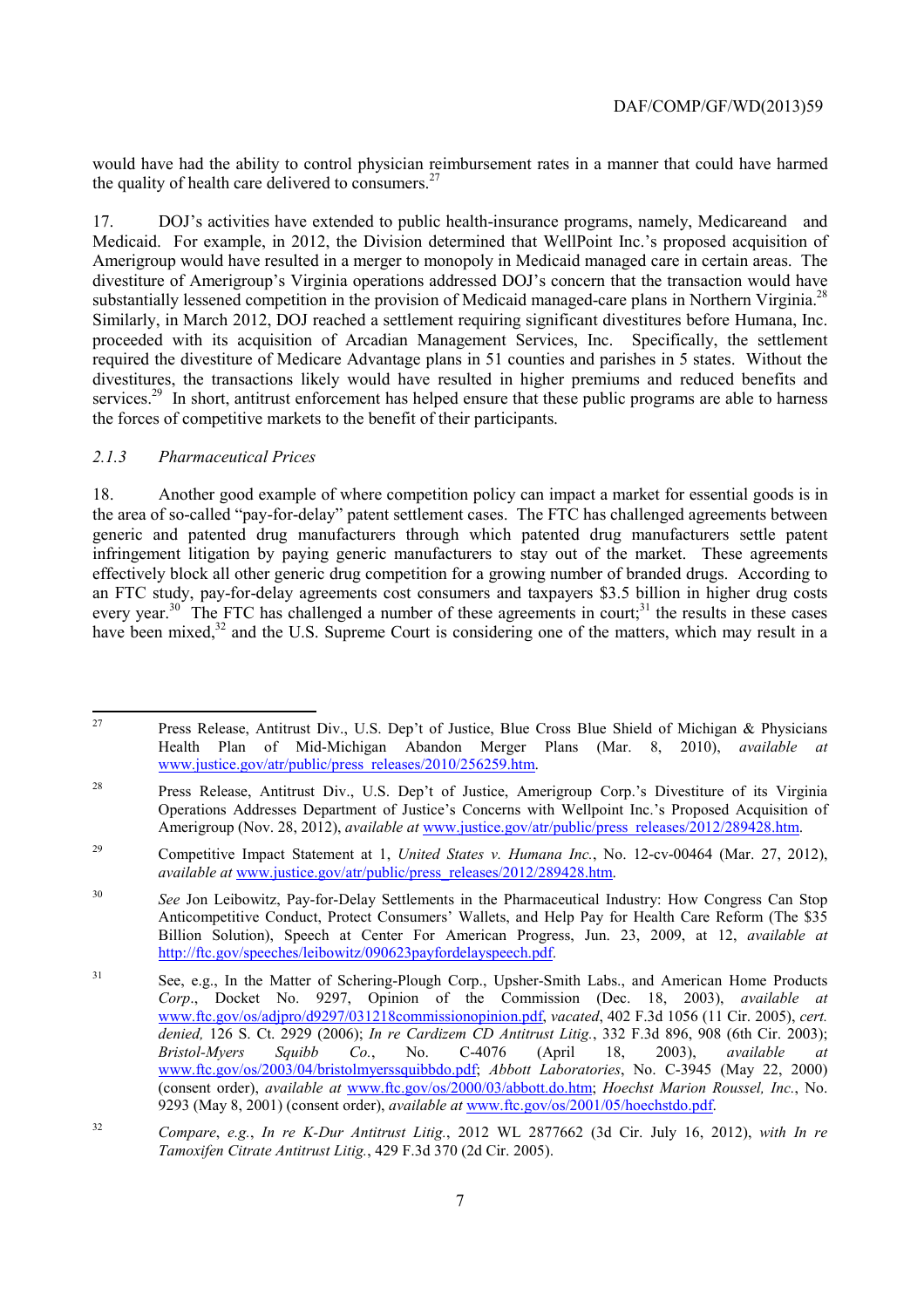decision clarifying the law in this area. The FTC also supported legislation in Congress that would restrict pay-for-delay settlements.<sup>33</sup>

 substitutes or do without. The higher the cost of health insurance, the more people are uninsured. The 19. Competitive drug prices may be key to access or the ability to follow recommended treatment for many people. As an article noted, "when costs are high, people who cannot afford something find higher the cost of pharmaceuticals, the more people skip doses or do not fill their prescriptions."<sup>34</sup>

# *2.1.4 Professional Services*

20. The Agencies also has been active against professionals that conspire to raise prices or limit output to the detriment of poor consumers. A few cases illustrate the Agencies' approach to this problem.

 each child before a hygienist could perform preventive dental care in a public health setting. The goal was company that had begun sending hygienists to schools to provide preventive care was forced to change its 21. In 2000, the South Carolina legislature eliminated a statutory requirement that a dentist examine to allow schoolchildren, particularly those from low-income families, to receive preventive dental care. In July 2001, however, the South Carolina Board of Dentistry adopted an emergency regulation that reimposed the dentist examination requirement. As a result of the Board's actions, a hygienist-owned business model and was able to serve far fewer patients. The FTC challenged the Board's action, alleging that they "hindered competition in the delivery of preventive dental services to school-aged children and deprived thousands of school children – particularly economically disadvantaged children – of the benefits of preventive oral health care."35 The case was resolved by a consent order that required the Board to publicly announce its support for the current state policy – that hygienists can provide such care in public health settings without a dentist's examination – and to notify the Commission before adopting rules or taking other actions related to preventive dental services provided by dental hygienists in public health settings.<sup>36</sup>

22. Similarly, in January 2013, the Division reached a settlement preventing the Oklahoma State Chiropractic Independent Physicians Association from jointly determining prices and negotiating contracts with insurers on behalf of competing chiropractors. The settlement put an end to conduct that had caused consumers to pay higher fees for chiropractic services in Oklahoma.<sup>3</sup>

23. Another recent example involved the use of competition advocacy to seek to eliminate anticompetitive state scope-of-practice regulations that made it more difficult for lower-cost health care practitioners to serve low income patients. In the state of Louisiana, state law prohibited Advanced Practice Registered Nurses (APRNs) to serve Louisiana health care consumers unless they had written

- 36 <sup>36</sup>*See* FTC Press Release, *South Carolina Board of Dentistry Settles Charges That it Restrained Competition in the Provision of Preventive Care by Dental Hygienists*, Jun. 20, 2007, *available at*  www.ftc.gov/opa/2007/06/dentists.shtm.
- 37 Competitive Impact Statement at 2-4, *United States v. Okla. State Chiropractic Indep. Physicians Ass'n*, No. 13-cv-21 (N.D. Okla. Jan. 10, 2013), *available at* www.justice.gov/atr/cases/f291200/291221.pdf.

 $\overline{a}$ <sup>33</sup>*See* Statement of Federal Trade Commission Chairman Jon Leibowitz on K-Dur 20 Matter, *available at*  www.ftc.gov/opa/2012/07/kdur.shtm; *see also* Federal Trade Commission, *Pay-for-Delay: When Drug Companies Agree Not to Compete*, *available at* www.ftc.gov/opa/reporter/competition/payfordelay.shtml.

 $34$ 34 W. Sage, D.A. Hyman & W. Greenburg, *Why Competition Law Matters to Health Care Quality,* 22 Health Affairs 31, 35 (Mar./Apr. 2003).

<sup>35</sup>*In the Matter of South Carolina State Board of Dentistry, Docket. No. 9311,* Complaint, at 1, *available at*  www.ftc.gov/os/2003/09/socodentistcomp.pdf.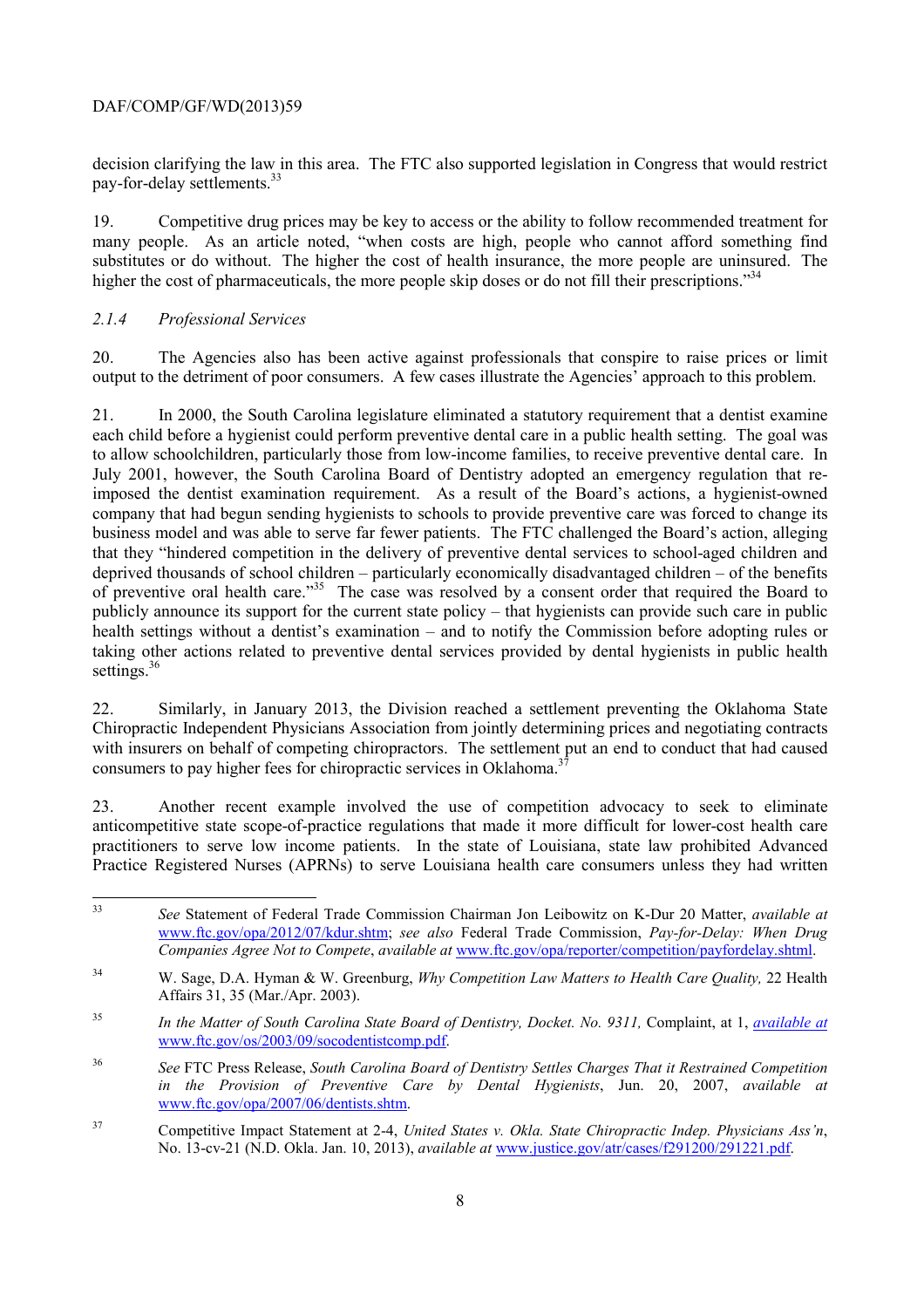APRNs' scope of practice. Those agreements may be costly or difficult to establish in some areas. "collaborative practice" agreements with physicians before they can offer health care services within the Without competition from APRNs, the least well off are likely to be harmed. FTC staff wrote to the Louisiana state legislature in support of a proposed law that would remove this requirement for certain APRNs who practice in medically underserved areas or treat medically underserved populations.<sup>38</sup> The letter noted reports of shortages affecting both the availability and accessibility of primary health care providers in many parts of Louisiana, and a recent Institute of Medicine (IOM) report pointing out that excessive regulatory restrictions impede APRNs' ability to help alleviate such shortages.<sup>39</sup> The staff letter stated that removing undue restrictions on APRNs "may improve access and consumer choice for primary care services, especially for rural and other underserved populations, and may also encourage beneficial price competition that could help contain health care costs."<sup>40</sup> The FTC staff asked the legislature to carefully consider expert findings on APRN safety – such as those of the IOM – and its own experience, to determine whether such formal regulations are in fact necessary to assure patient safety.

# *2.2 Energy*

24. The FTC and DOJ carry out a broad program of antitrust law enforcement in the energy sector, which comprises a number of industries of critical importance to consumers. Energy – in the form of electricity, crude oil, refined petroleum products, natural gas, and others – is indispensable to the functioning of the entire U.S. and world economy. Ensuring that competition prevails in energy industries is vital to consumers at all income levels. Consumers at the lower end of the income spectrum spend relatively more of their incomes on such necessities as electricity, gasoline, home heating oil, and natural gas, and they experience more deeply than affluent consumers the direct and indirect effects of price increases brought about by anticompetitive conduct in those industries. The U.S. agencies vigilantly protect competition in the energy sector: the agencies closely review proposed mergers among energy companies and also scrutinize possibly anticompetitive conduct.<sup>41</sup> This careful oversight of the energy industry, with strong remedies where appropriate, can benefit consumers at all income levels, but redounds in particular to the benefit of low income consumers who can least afford to pay prices inflated by anticompetitive behavior.

## *2.3 Bid Rigging*

25. Cartels are recognized as "the supreme evil of antitrust."<sup>42</sup> Research has shown that consumers in developing countries suffer from widespread effects of global cartels.<sup>43</sup> Since the 1990s, DOJ's efforts

<sup>38</sup> FTC Staff Comment Before the Louisiana House of Representatives on the Likely Competitive Impact of Louisiana House Bill 951 Concerning Advanced Practice Registered Nurses, Apr. 20 2012, *available at*  www.ftc.gov/os/2012/04/120425louisianastaffcomment.pdf.

<sup>39</sup>*Id.* 

<sup>40</sup> *Id.*, at 2.

food pricing largely due to transportation costs. *available at www.justice.gov/atr/cases/f266700/266778.htm)* that affect electricity prices to consumers. <sup>41</sup>*See*, *e.g.*, *In the Matter of Irving Oil Limited, a Canadian corporation, and Irving Oil Terminals Inc., a corporation*, FTC File No. 101 0021, *available at* www.ftc.gov/os/caselist/1010021/index.shtm; *In the Matter of Union Oil Company of California*, FTC Docket No. 9305, *available at*  www.ftc.gov/os/adjpro/d9305/index.shtm. Gasoline and diesel price variations have a large impact on See http://ftc.gov/ftc/oilgas/gas price.htm. In the electricity sector, DOJ successfully challenged mergers (*e.g*., Exelon and Constellation, *available at*  www.justice.gov/atr/cases/f284900/284934.pdf) and agreements (*e.g*., U.S. v. KeySpan Corporation,

<sup>&</sup>lt;sup>42</sup> *Verizon Communications v. Law Offices of Curtis V. Trinko, 540 U.S. 398, 408 (2004).*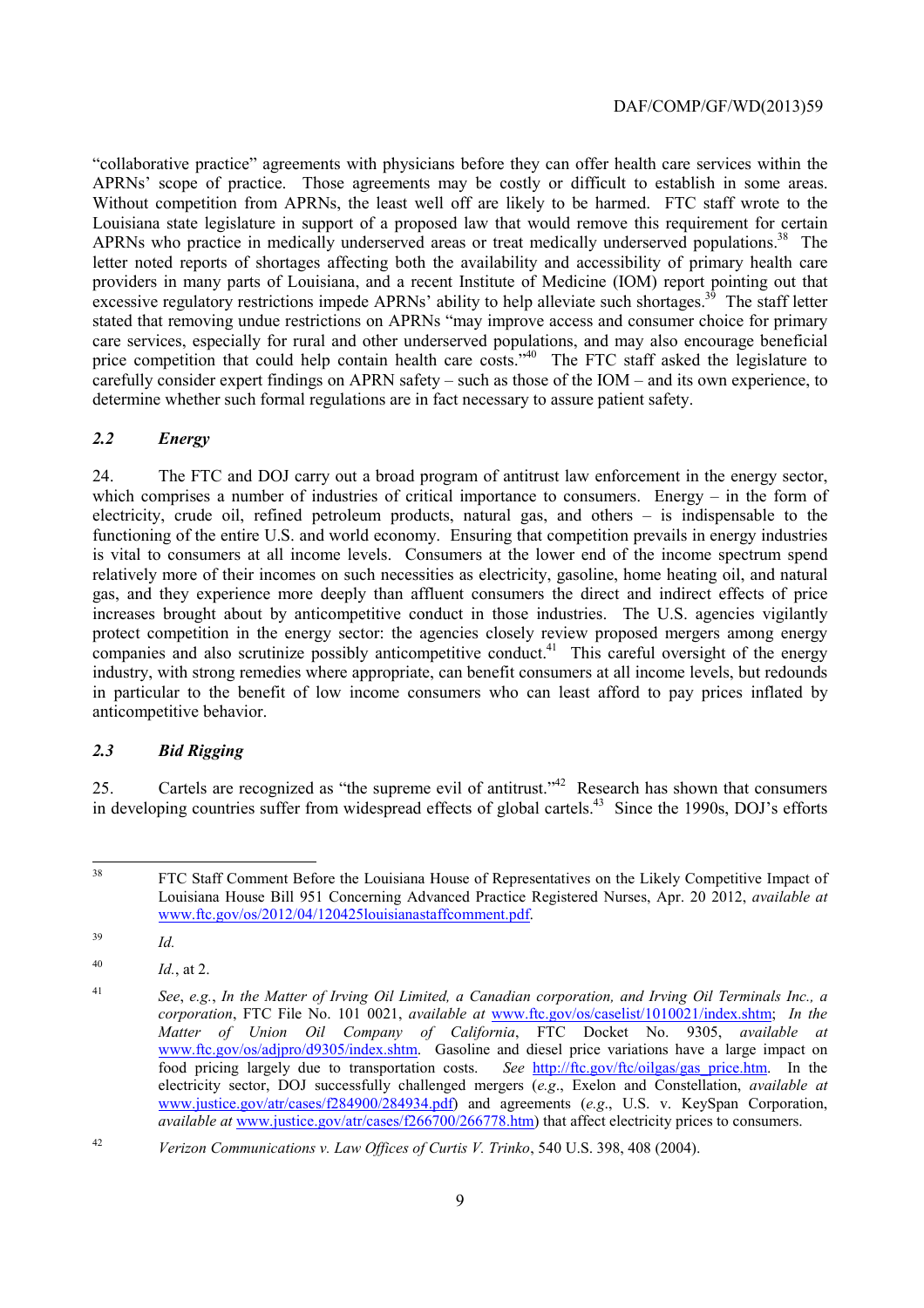to aggressively investigate cartels and criminally prosecute cartelists has led to the detection of wideranging global cartels affecting basic commodities sold worldwide, and uncovered domestic schemes affecting distressed and disadvantaged consumers.

## *2.3.1 The International Lysine and Vitamins Cartel Cases: Examples of Cartel Enforcement Affecting Basic Commodities*

A. Lysine

 annual worldwide sales of lysine at the time of the cartel (1992 -1995). The tapes show executives from food commodities and harming the most vulnerable residents of many countries. B. Vitamins 26. Undercover audio and video tapes of secret meetings among senior executives from the world's major lysine producers captured an international cartel in the act of fixing prices in the mid 1990's. Lysine is a key feed additive used in swine and poultry feed by farmers around the world, with over \$600 million lysine companies in the US Korea, Japan, and other countries carving up the worldwide market for lysine, agreeing on the exact tonnage each of them would produce the next year, and fixing global lysine prices down to the penny, to be effective the very next day. DOJ introduced these tapes as powerful evidence at the trial of some of these executives, and the tapes are well-known to the international antitrust community.44 Individuals convicted of participating in the lysine cartel were sentenced to jail terms in the U.S., and the firms paid criminal fines as high as \$100 million in the United States for their participation in the cartel. The lysine cartel affected pork and poultry consumers around the world, raising prices for basic

 conspiracy artificially inflated the cost of such everyday necessities as milk, bread, orange juice, and against F. Hoffmann-La Roche—at the time the largest criminal antitrust fines ever imposed.<sup>45</sup> 27. The decade-long vitamins cartel was one of the most wide-ranging global cartels DOJ ever prosecuted, with harmful effects extending to the poorest consumers around the world. Vitamins cartel members agreed upon prices and sales volumes on a country-by-country basis for every major vitamin sold throughout the world for human or animal consumption, including vitamins A, B2, B5, C, E, Beta Carotene, and vitamin premixes, which are used to enrich breakfast cereals and many other foods. The cereal, which were fortified with the vitamins produced by these conspirators. The vitamins conspirators reaped hundreds of millions of dollars in additional revenues at the expense of consumers around the world simply trying to fill their pantries with basic foodstuffs. The cartel resulted in a monumental \$500 million

# *2.3.2 Real Estate Foreclosure Auctions and E-Rate: Examples of Domestic Collusion and Fraud Affecting Distressed and Disadvantaged Americans*

A. Real Estate Foreclosure Auctions

28. In recent years, DOJ has partnered with the U.S. Federal Bureau of Investigation (FBI) to investigate and prosecute bid rigging and fraud targeting the real estate market. While the U.S. faced unprecedented home foreclosure rates, conspirators eliminated competition at real estate foreclosure

<sup>44</sup>*See* Scott D. Hammond, "Caught in the Act: Inside an International Cartel," OECD Competition Committee, Paris, France (October 18, 2005), *available at*  www.justice.gov/atr/public/speeches/212266.htm.

<sup>-</sup><sup>43</sup>*See* Margaret Levenstein and Valerie Y. Suslow, "Contemporary International Cartels and Developing Countries: Economic Effects and Implications for Competition Policy," Antitrust Law Journal, vol. 71 (2004), p. 801, *available at* www-personal.umich.edu/~maggiel/ALJ.pdf.

<sup>45</sup> See www.justice.gov/atr/cases/indx136.htm and www.justice.gov/atr/public/criminal/sherman10.html.